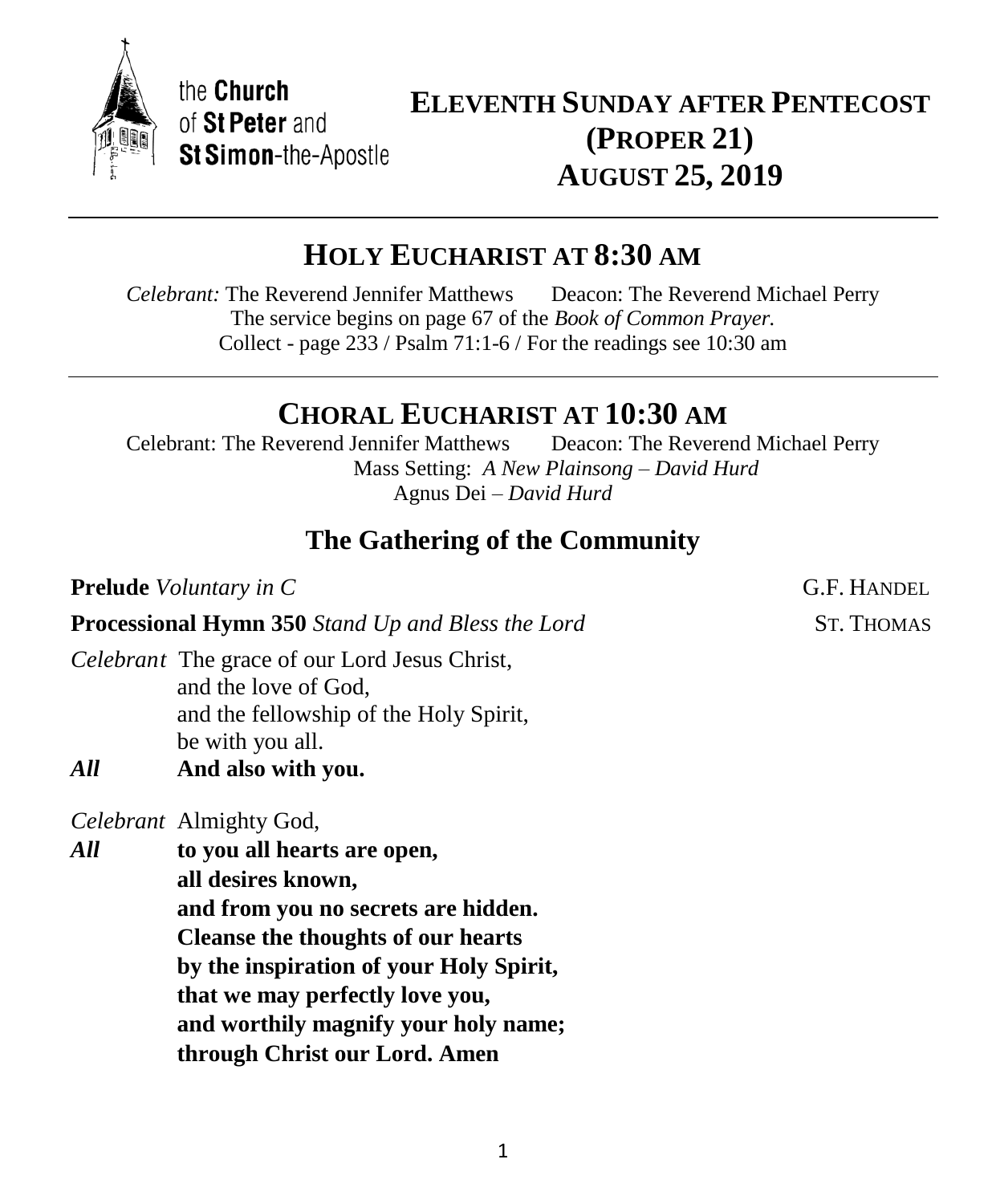## **Collect of the Day**

*Celebrant* Almighty God, we are taught by your word that all our doings without love are worth nothing. Send your Holy Spirit and pour into our hearts that most excellent gift of love, the true bond of peace and of all virtue; through Jesus Christ our Lord, who lives and reigns with you and the Holy Spirit, one God, now and for ever. **Amen.** 

## **Proclamation of the Word**

**First Lesson** *Jeremiah 1:4-10* **Read by Kenneth Clarke** 

*Reader* The 1st Lesson is written in the 1<sup>st</sup> chapter of the book of Jeremiah, beginning at the  $4^{\text{th}}$  verse.

Now the word of the LORD came to me saying, 'Before I formed you in the womb I knew you, and before you were born I consecrated you; I appointed you a prophet to the nations.' Then I said, 'Ah, Lord GOD! Truly I do not know how to speak, for I am only a boy.' But the LORD said to me, 'Do not say, "I am only a boy"; for you shall go to all to whom I send you, and you shall speak whatever I command you. Do not be afraid of them, for I am with you to deliver you, says the LORD.' Then the LORD put out his hand and touched my mouth; and the LORD said to me, 'Now I have put my words in your mouth. See, today I appoint you over nations and over kingdoms, to pluck up and to pull down, to destroy and to overthrow, to build and to plant.'

*Reader* The word of the Lord *All* **Thanks be to God.**

## **Psalm 71:1-6**

- 1 In you, O Lord, have I taken refuge; \* let me never be ashamed.
- 2 In your righteousness, deliver me and set me free; \* incline your ear to me and save me.
- 3 Be my strong rock, a castle to keep me safe; \* you are my crag and my stronghold.
- 4 Deliver me, my God, from the hand of the wicked, \* from the clutches of the evildoer and the oppressor.
- 5 For you are my hope, O Lord God, \* my confidence since I was young.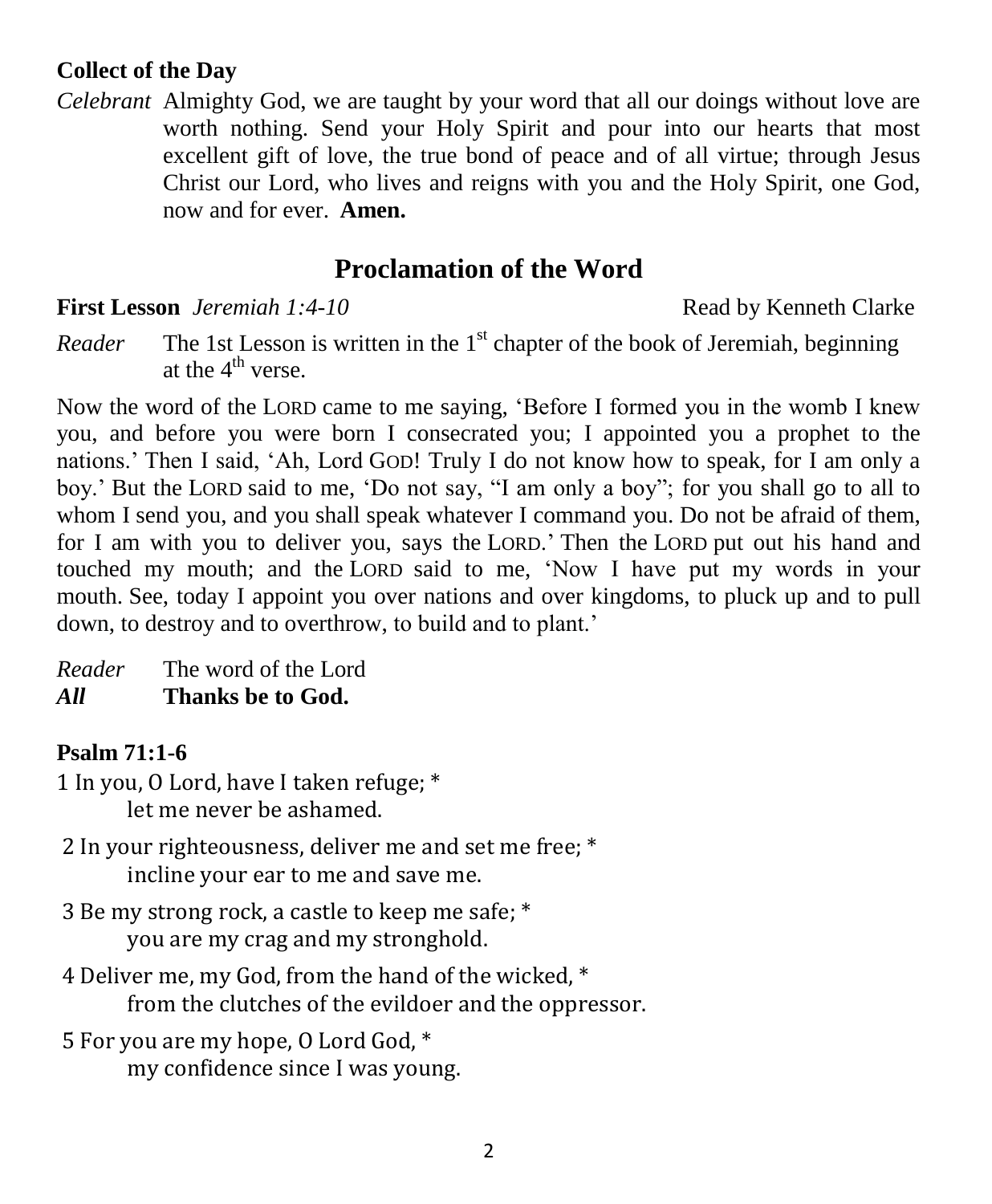6 I have been sustained by you ever since I was born; from my mother's womb you have been my strength; \* my praise shall be always of you.

**Second Lesson** *Hebrews 12:18-29* **Read by Peggy Needham** 

*Reader* The 2nd Lesson is written in the  $12<sup>th</sup>$  chapter of the Letter to the Hebrews, beginning at the  $18<sup>th</sup>$  verse.

You have not come to something that can be touched, a blazing fire, and darkness, and gloom, and a tempest, and the sound of a trumpet, and a voice whose words made the hearers beg that not another word be spoken to them. (For they could not endure the order that was given, 'If even an animal touches the mountain, it shall be stoned to death.' Indeed, so terrifying was the sight that Moses said, 'I tremble with fear.') But you have come to Mount Zion and to the city of the living God, the heavenly Jerusalem, and to innumerable angels in festal gathering, and to the assembly of the firstborn who are enrolled in heaven, and to God the judge of all, and to the spirits of the righteous made perfect, and to Jesus, the mediator of a new covenant, and to the sprinkled blood that speaks a better word than the blood of Abel. See that you do not refuse the one who is speaking; for if they did not escape when they refused the one who warned them on earth, how much less will we escape if we reject the one who warns from heaven! At that time his voice shook the earth; but now he has promised, 'Yet once more I will shake not only the earth but also the heaven.' This phrase 'Yet once more' indicates the removal of what is shaken—that is, created things—so that what cannot be shaken may remain. Therefore, since we are receiving a kingdom that cannot be shaken, let us give thanks, by which we offer to God an acceptable worship with reverence and awe; for indeed our God is a consuming fire.

*Reader* The word of the Lord. *All* **Thanks be to God.**

Gradual Hymn 564 *Lead Us, Heavenly Father, Lead Us* MANNHEIM

**The Holy Gospel** *Luke 13:10-17 Celebrant* The Lord be with you *All* **And also with you.** *Celebrant* The Holy Gospel of our Lord Jesus Christ according to St. Luke. *All* **Glory to you, Lord Jesus Christ.**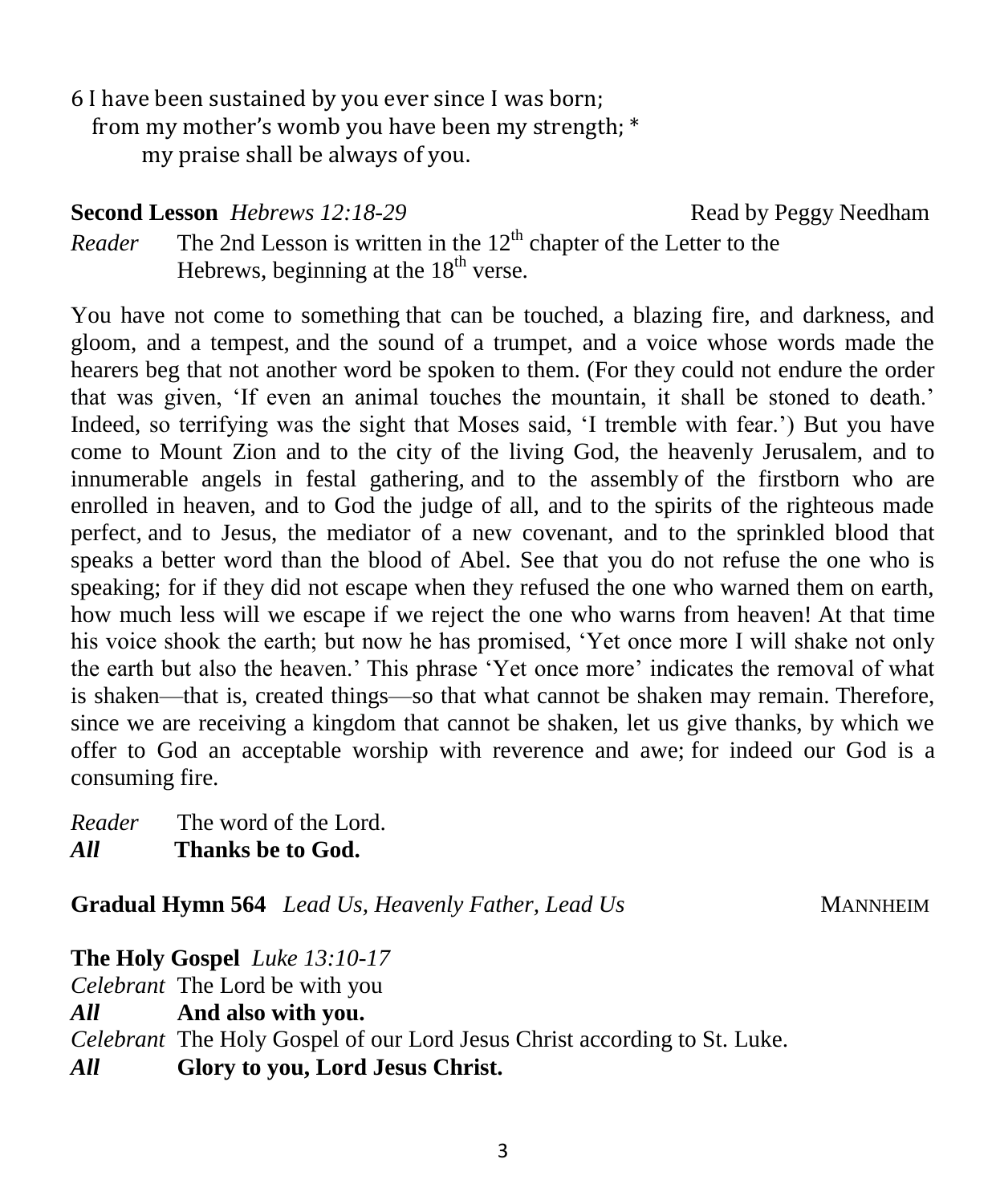Now he was teaching in one of the synagogues on the sabbath. And just then there appeared a woman with a spirit that had crippled her for eighteen years. She was bent over and was quite unable to stand up straight. When Jesus saw her, he called her over and said, 'Woman, you are set free from your ailment.' When he laid his hands on her, immediately she stood up straight and began praising God. But the leader of the synagogue, indignant because Jesus had cured on the sabbath, kept saying to the crowd, 'There are six days on which work ought to be done; come on those days and be cured, and not on the sabbath day.' But the Lord answered him and said, 'You hypocrites! Does not each of you on the sabbath untie his ox or his donkey from the manger, and lead it away to give it water? And ought not this woman, a daughter of Abraham whom Satan bound for eighteen long years, be set free from this bondage on the sabbath day?' When he said this, all his opponents were put to shame; and the entire crowd was rejoicing at all the wonderful things that he was doing.

### *Celebrant* The Gospel of Christ. *All* **Praise to you, Lord Jesus Christ.**

**Homily The Reverend Michael Perry** 

**The Apostles' Creed**

*Celebrant* Let us confess the faith of our baptism, as we say,

*All* **I believe in God, the Father almighty, creator of heaven and earth. I believe in Jesus Christ, his only Son, our Lord. He was conceived by the power of the Holy Spirit and born of the Virgin Mary. He suffered under Pontius Pilate, was crucified, died, and was buried. He descended to the dead. On the third day he rose again. He ascended into heaven, and is seated at the right hand of the Father. He will come again to judge the living and the dead. I believe in the Holy Spirit, the holy Catholic Church, the communion of saints, the forgiveness of sins, the resurrection of the body, and the life everlasting. Amen.**

**Prayers of the People** *Please kneel or stand, as able.* Led by Peggy Needham

## **Anointing and Laying on of Hands for Healing**

*Celebrant* Holy Scripture teaches us that in acts of healing and restoration our Lord Jesus and his disciples laid hands on the sick and anointed them. By so doing they made known the healing power and presence of God. Pray that as we follow our Lord's example, we may know his unfailing love.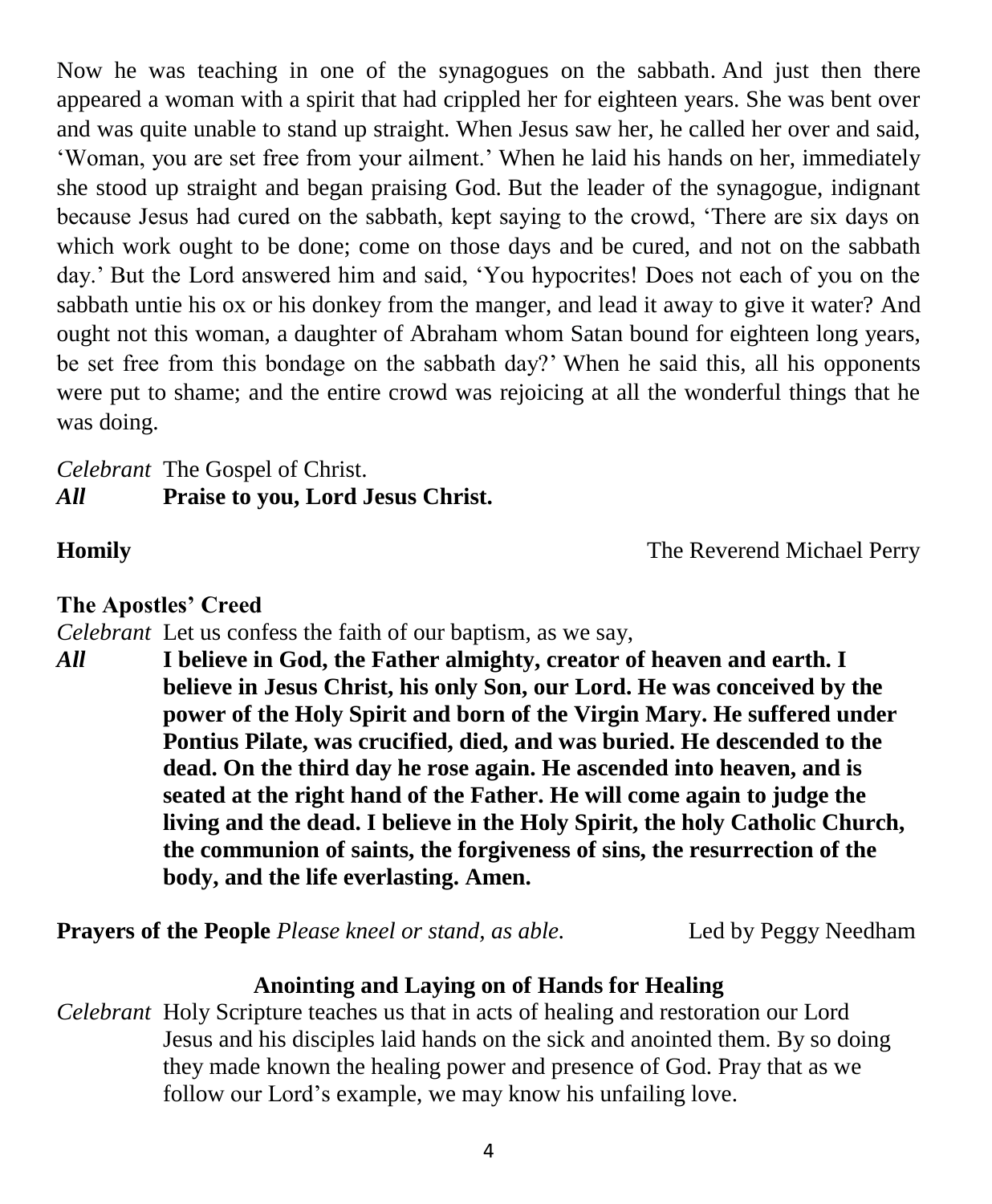*Those who would like to be anointed are invited at this time to the St. Peter's altar.*

#### **Confession and Absolution**

*The Celebrant invites the confession of sin. Then is said: Celebrant* Most merciful God,

*All* **We confess that we have sinned against you in thought, word and deed, by what we have done and by what we have left undone. We have not loved you with our whole heart; we have not loved our neighbours as ourselves. We are truly sorry and we humbly repent. For the sake of your Son, Jesus Christ, have mercy on us and forgive us, that we may delight in your will and walk in your ways, to the glory of your name. Amen.** *The Absolution is pronounced.*

#### **The Peace**

*Celebrant* The peace of the Lord be always with you.

*All* **And also with you.**

*We invite you to share a sign of peace with those near you – a handshake, slight bow or other form of greeting. Please respect the wishes of those who prefer not to shake hands.*

## **Celebration of the Eucharist**

**Hymn 415** *All Things Bright and Beautiful* ALL THINGS BRIGHT

#### **Prayer over the Gifts & Great Thanksgiving**

*Celebrant* God of glory, receive all we offer this day as a symbol of our love, and increase in us that true and perfect gift. We ask this in the name of Jesus Christ our Lord. **Amen.**

#### **Eucharistic Prayer 2**

*Celebrant* The Lord be with you.

*People* **And also with you.**

*Celebrant* Lift up your hearts.

*People* **We lift them to the Lord.**

*Celebrant* Let us give thanks to the Lord our God.

*People* **It is right to give our thanks and praise.**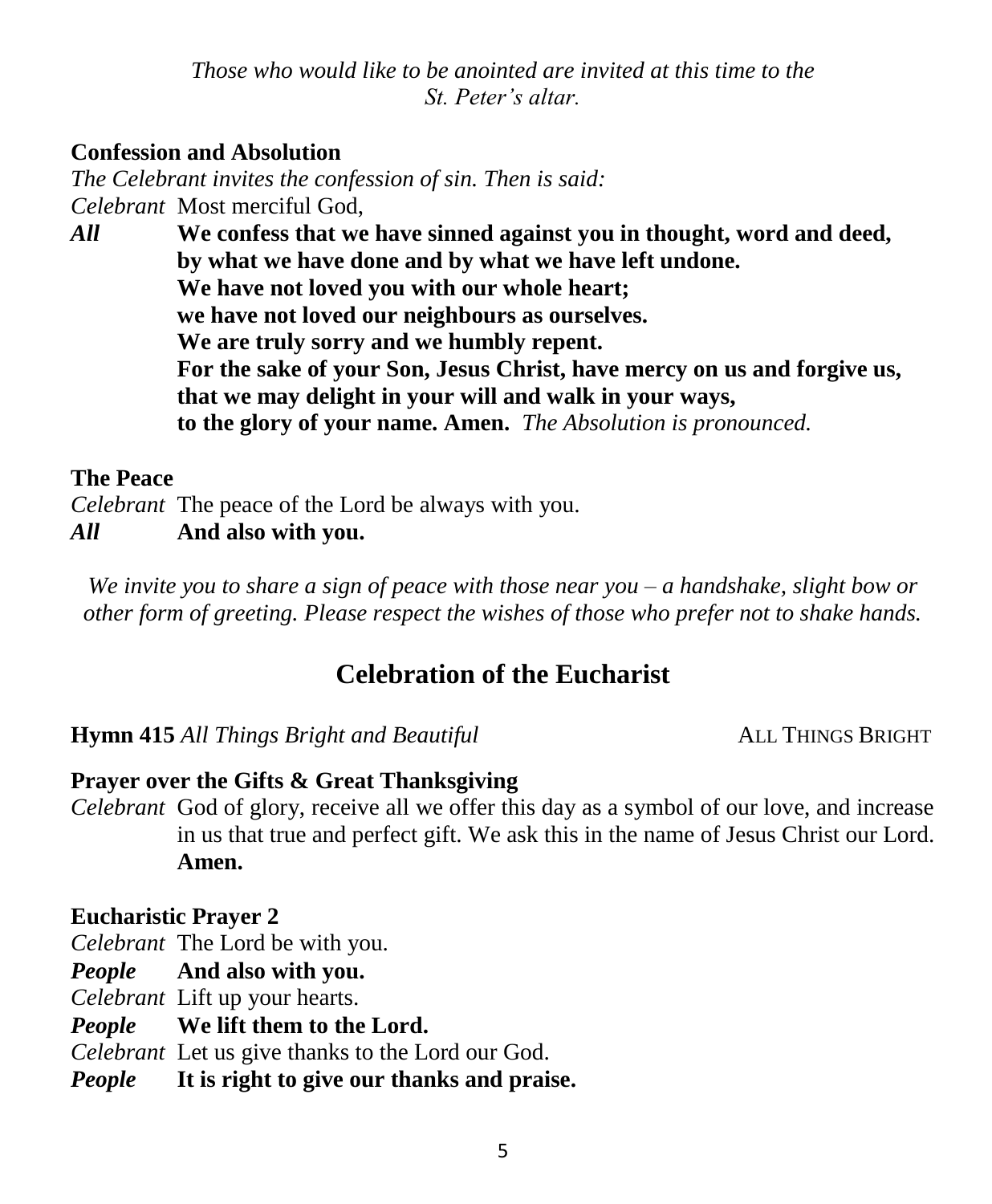*Celebrant* We give you thanks and praise, almighty God, through your beloved Son, Jesus Christ, our Saviour and Redeemer. He is your living Word, through whom you have created all things. By the power of the Holy Spirit he took flesh of the Virgin Mary and shared our human nature. He lived and died as one of us, to reconcile us to you, the God and Father of all. In fulfilment of your will he stretched out his hands in suffering, to bring release to those who place their hope in you; and so he won for you a holy people. He chose to bear our griefs and sorrows, and to give up his life on the cross, that he might shatter the chains of evil and death, and banish the darkness of sin and despair. By his resurrection he brings us into the light of your presence. Now with all creation we raise our voices to proclaim the glory of your name.

*People Sanctus CP#689* DAVID HURD **Holy, holy, holy Lord, God of power and might, heaven and earth are full of your glory. Hosanna in the highest. Blessed is he who comes in the name of the Lord. Hosanna in the highest.**

*Celebrant* Holy and gracious God, accept our praise, through your Son our Saviour Jesus Christ; who on the night he was handed over to suffering and death, took bread and gave you thanks, saying, "Take, and eat: this is my body which is broken for you." In the same way he took the cup, saying, "This is my blood which is shed for you. When you do this, you do it in memory of me." Remembering, therefore, his death and resurrection, we offer you this bread and this cup, giving thanks that you have made us worthy to stand in your presence and serve you. We ask you to send your Holy Spirit upon the offering of your holy Church. Gather into one all who share in these sacred mysteries, filling them with the Holy Spirit and confirming their faith in the truth, that together we may praise you and give you glory through your Servant, Jesus Christ. All glory and honour are yours, Father and Son, with the Holy Spirit in the holy Church, now and for ever.

*People* **Amen.**

#### **Lord's Prayer**

**Our Father in heaven, hallowed be your name, your kingdom come, your will be done, on earth as in heaven. Give us today our daily bread. Forgive us our sins as we forgive those who sin against us. Save us from the time of trial, and deliver us from evil. For the kingdom, the power, and the glory are yours, now and for ever. Amen.**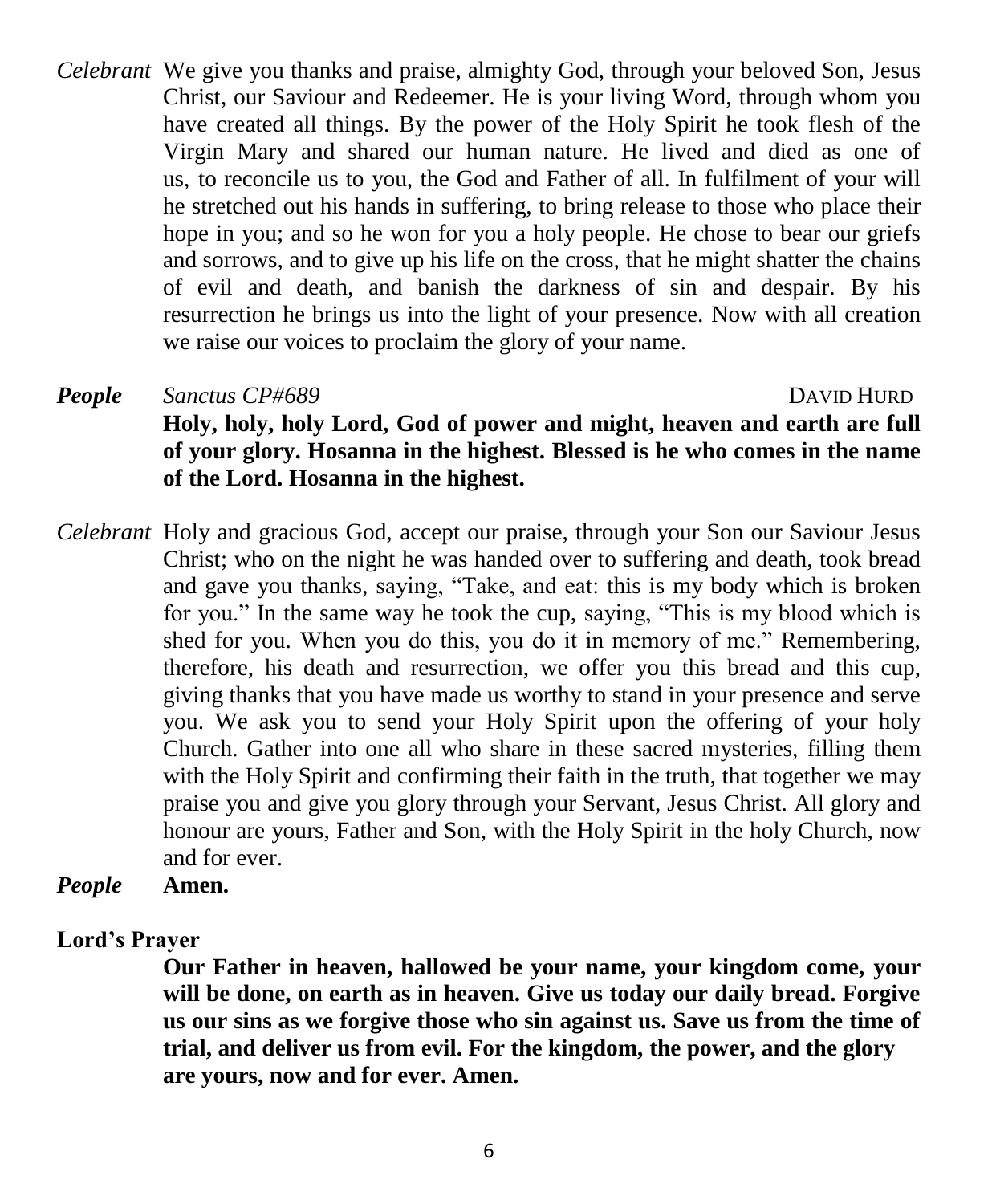#### **Breaking of the Bread**

*Celebrant* "I am the bread which has come down from heaven," says the Lord. *All* **Give us this bread for ever.**

*Celebrant* "I am the vine, you are the branches."

*All* **May we dwell in him, as he lives in us.**

*Celebrant* The gifts of God for the People of God.

*All* **Thanks be to God.**

**Agnus Dei** *CP#690* DAVID HURD

*People O Lamb of God, that takest away the sin of the world: have mercy upon us. O Lamb of God, that takest away the sin of the world: have mercy upon us. O Lamb of God, that takest away the sin of the world: grant us thy peace.*

## **Holy Communion**

*All baptized Christians are welcome to receive Communion.*

*Please do not dip the consecrated bread into the wine - Drinking from the chalice is considered safe from the point of view of public health. You are also welcome to receive only the bread, if you prefer. Indicate this by holding your arms crossed over your chest as the chalice passes; this is also a way to receive a blessing rather than communion. Gluten-free communion wafers are available – please let the administering priest know.*

**Prayer after Communion** *Please stand.*

*Celebrant* All your works praise you, O Lord.

*All* **And your faithful servants bless you. Gracious God we thank you for feeding us with the body and blood of your Son Jesus Christ. May we, who share his body, live his risen life; we, who drink his cup, ring life to others; we, whom the Spirit lights, give light to the world. Keep us firm in the hope you have set before us, so that we and all your children shall be free, and the whole earth live to praise your name; through Christ our Lord. Amen.**

**Blessing**